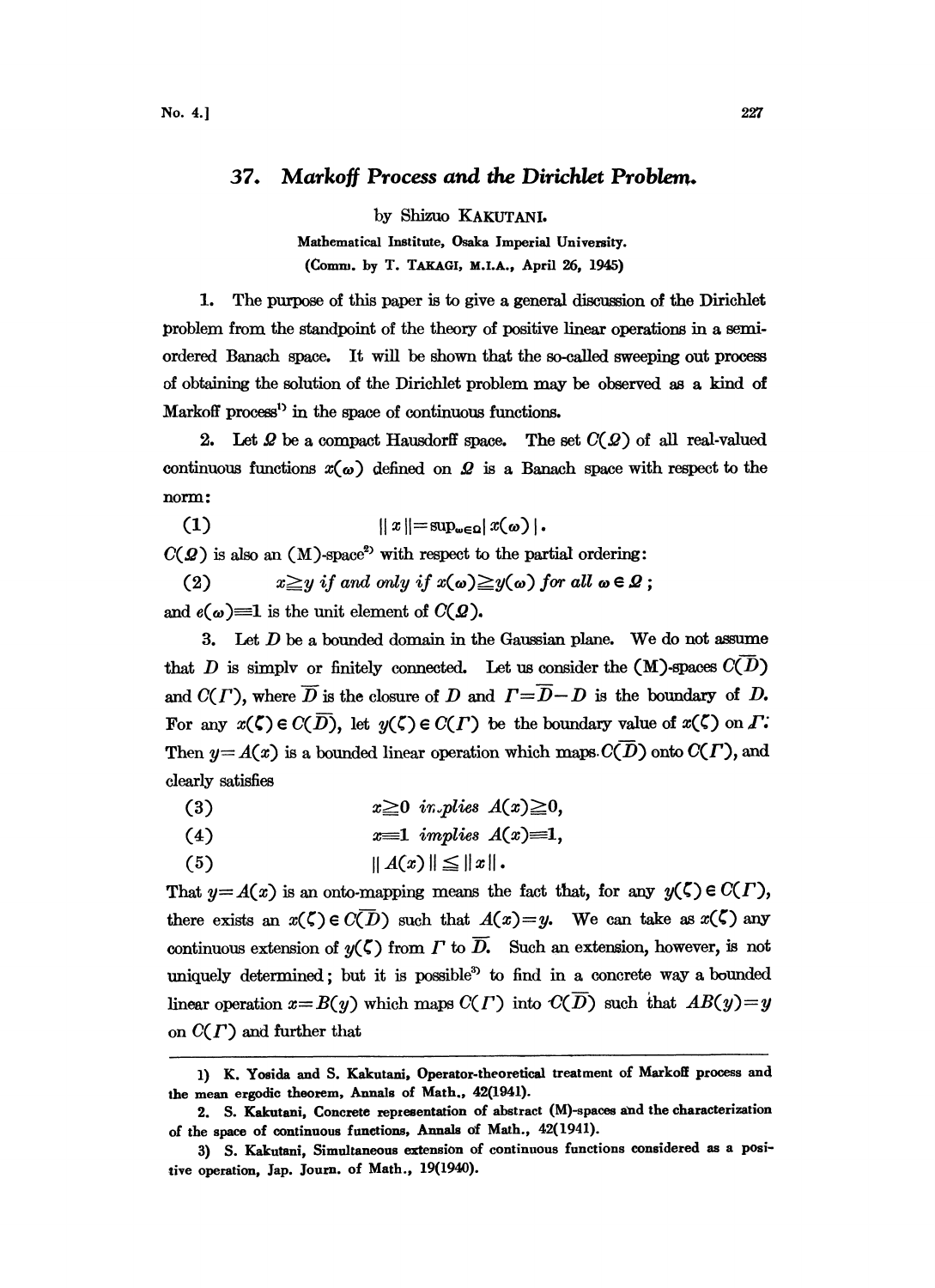228 S. KAKUTANI. [Vol. 21,

- (6)  $y \ge 0$  implies  $B(y) \ge 0$ ,
- (7)  $y=1$  implies  $B(y)=1$ ,
- (8)  $||B(y)|| = ||y||.$

4. Let now  $D$  be a bounded domain in the Gaussian plane which is regular for the Dirichlet problem. Let  $H(\overline{D})$  be the closed linear subspace of  $C(\overline{D})$ consisting of all  $x(\zeta) \in C(\overline{D})$  which are harmonic in D. That D is regular means that, for any  $y(\zeta) \in C(\Gamma)$ , there exists a  $u(\zeta) \in H(D)$  such that  $A(u)$  $=y.$  Such a  $u(\zeta) \in H(D)$  is uniquely determined by  $y(\zeta) \in C(\Gamma)$ , and  $u=$  $U(y)$  thus defined is a bounded linear operation which maps  $C(\Gamma)$  onto  $H(D)$ . It is clear that  $u=U(y)$  is an example of a bounded linear operation  $x=B(y)$ which maps  $C(\Gamma)$  into  $C(\overline{D})$  with the properties (6), (7) and (8).

It is easy to see that  $H(\overline{D})$  itself is an (M)-space with respect to the same partial ordering as  $C(D)$ , and further that  $H(D)$  is isometric and lattice isomorphic with  $C(\Gamma)$ . But it is to be noticed that the sup $(x_1, x_2)$  of  $x_1$  and  $x_2$  in  $H(D)$  does not necessarily coincide with the sup $(x_1, x_2)$  of  $x_1$  and  $x_2$  in  $C(D)$ .

There are many ways of obtaining  $u=U(y) \in H(\overline{D})$  from a given  $y(\zeta) \in$  $C(\Gamma)$ . The well-known sweeping out process proceeds as follows: Let  ${K_n | n}$ 1, 2,...} be a sequence of circular domains  $K_n = K(\zeta_n, r_n) = {\zeta \mid |\zeta - \zeta_n| < r_n}$ <br>with the centers  $\zeta_n$  and the radii  $r_n$ , completely contained in D (i.e. the closure  $\overline{K}_n$  of  $K_n$  is contained in D) with the property: with the centers  $\zeta_n$  and the radii  $r_n$ , completely contained in D (i.e. the closure  $K_n$  of  $K_n$  is contained in D) with the property:

(9) for any  $\zeta_{0} \in D$ , there exists an  $r_{0} > 0$  such that  $K(\zeta_{0}, r_{0}) \subset K_{n}$ for infinitely many  $n$ .

For each *n*, let us define a bounded linear operation  $x' = P_n(x)$  which maps.<br>
into itself by the following conditions:  $C(D)$  into itself, by the following conditions:

- (10)  $x'(\zeta)$  is harmonic in  $K_n$ ,
- (11)  $x'(\zeta) = x(\zeta)$  on  $\overline{D} K_n$ .

It is then easy to see that  $P_n(x)$  satisfies the following conditions:

- (12)  $x \ge 0$  implies  $P_n(x) \ge 0$ ,
- (13)  $P_n(x)=x$  if and only if  $x(\zeta)$  is harmonic in  $K_n$ ,
- (14)  $\| P_n(x) \| = \| x \|$ .

From  $(9)$  and  $(13)$  follows:

(15)  $P_n(x)=x$ ,  $n=1, 2,...,$  if and only if  $x(\zeta)$  is harmonic in D.

In terms of these linear operations  $P_n(x)$ , we may state the fundamental result of the sweeping out process as follows:

**Theorem 1.** Let  $D$  be a bounded domain in the Gaussian plane which is regular for the Dirichlet problem. Let  $\Gamma$  be the boundary of D. For any  $y(\zeta) \in C(\Gamma)$ , let  $x(\zeta)$  be any continuous extension of  $y(\zeta)$  from  $\Gamma$  to  $\overline{D}$ . If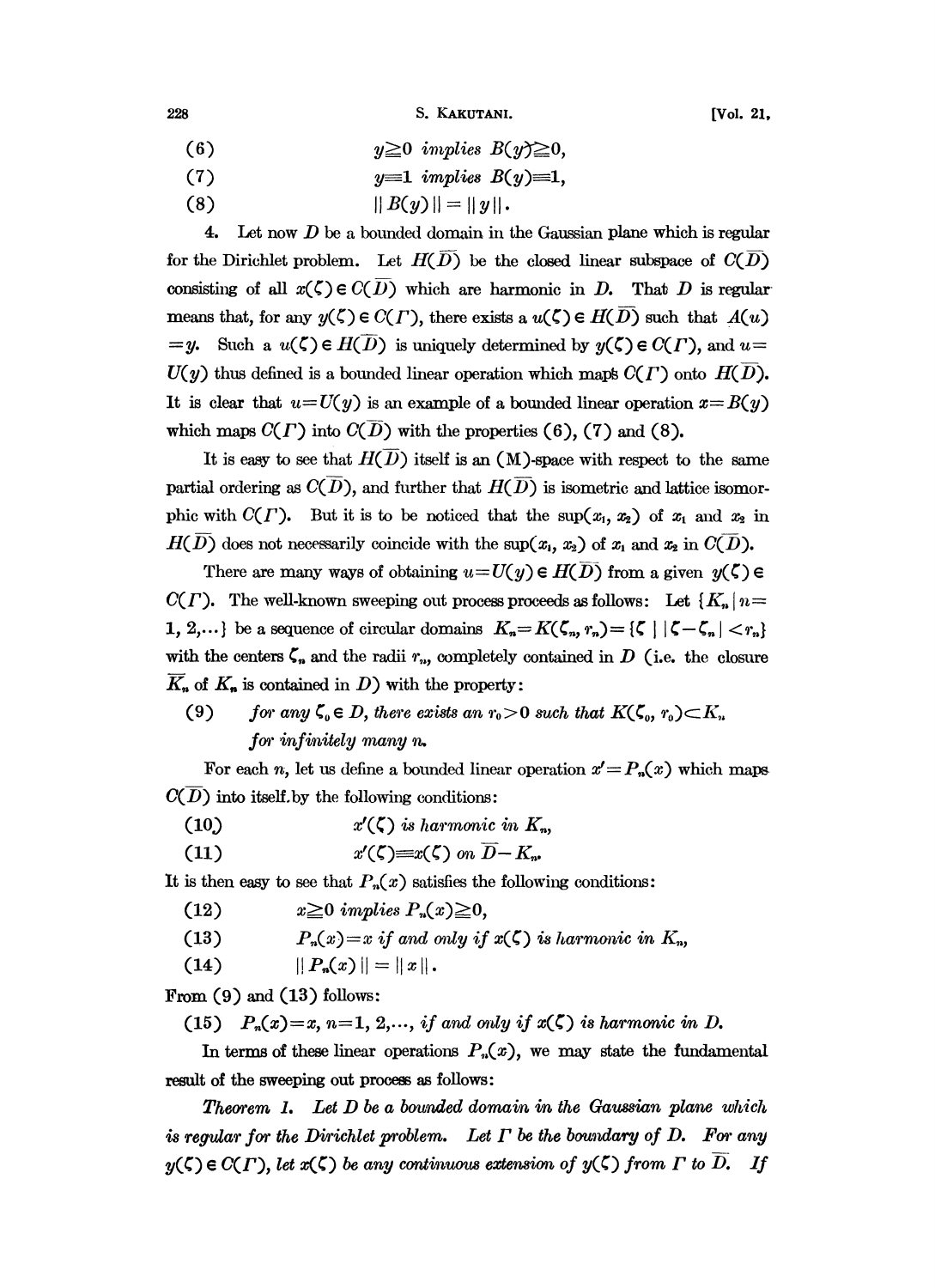we put  $x_n = P_n P_{n-1} \ldots P_1(x)$ ,  $n = 1, 2, \ldots$ , then the sequence  $\{x_n \mid n = 1, 2, \ldots\}$ converges strongly in  $C(D)$  (i.e. uniformly on  $\overline{D}$ ) to the solution  $u(\zeta)$  of the Dirichlet problem for the domain D and the boundary value  $y(\zeta)$ . In other words, the sequence of bounded linear operations  $\{Q_n \mid n=1, 2, ...\}$ , where  $Q_n$  $= P_n P_{n-1} \ldots P_1$ ,  $n=1, 2, \ldots$ , converges strongly on  $C(\overline{D})$  to the bounded linear operation  $V \equiv UA$ .

It is not difficult to see that, by a slight modification of the argument used in the proof of Theorem 1, we may obtain

Theorem 2. Under the same assumptions as in Theorem 1, let us put  $\tilde{x}_n = P_1 P_2 \dots P_n(x)$ ,  $n = 1, 2, \dots$ , for any  $x(\zeta) \in C(\overline{D})$ . Then the sequence  $\{\tilde{x}_n\}$  $n=1, 2,...$ } converges strongly in  $C(\overline{D})$  (i.e. uniformly on  $\overline{D}$ ) to the same limit  $u = V(x) \equiv UA(x)$  as in Theorem 1. In other words, the sequence of bounded linear operations  $\{\tilde{Q}_n \mid n=1, 2, ...\}$ , where  $\tilde{Q}_n = P_1 P_2 ... P_n$ ,  $n=1, 2, ...$ ..., converges strongly on  $C(D)$  to the bounded linear operation  $V \equiv UA$ .

5. Let D be the same as in § 4. For any  $\zeta_0 \in D$ , let us denote by  $\rho(\zeta_0)$ the distance of  $\zeta_0$  from the boundary  $\Gamma$  of  $D$ . For any  $x(\zeta) \in C(\overline{D})$ , let  $x'(\zeta)$ be an element of  $C(\overline{D})$  which is uniquely determined by the following conditions:

if  $\zeta_0 \in D$ , then  $x'(\zeta_0)$  is the mean value of  $x(\zeta)$  in the  $(16)$ circular domain  $K(\zeta_0, \frac{1}{2} \rho(\zeta_0)),$ 

$$
(17) \t x'(\zeta) = x(\zeta) \t on \t \Gamma.
$$

Then  $x' = R(x)$  is a bounded linear operation which maps  $C(\overline{D})$  into itself and satisfies:

- $(18)$  $x \ge 0$  implies  $R(x) \ge 0$ ,
- $R(x)=x$  if and only if  $x(\zeta) \in H(D)$ ,  $(19)$
- $(20)$  $|| R(x) || = || x ||.$

By a similar argument as in the proof of Theorems 1 and 2, we may obtain

Theorem 3. Let  $D$  be a bounded domain in the Gaussian plane which is regular for the Dirichlet problem. Let  $\Gamma$  be the boundary of  $D$ . For any  $y(\zeta) \in C(\Gamma)$ , let  $x(\zeta)$  be any continuous extension of  $y(\zeta)$  from  $\Gamma$  to  $\overline{D}$ . If we put  $x_n = R^{n}(x)$ ,  $n = 1, 2,...$ , then the sequence  $\{x_n | n = 1, 2,...\}$  converges strongly in  $C(D)$  (i.e. uniformly on  $\overline{D}$ ) to the solution  $u(\zeta)$  of the Dirichlet problem for the domain D and the boundary value  $y(\zeta)$ . In other words, the sequence of the iterations  $\{R^n \mid n=1, 2,...\}$  converges strongly in  $C(\overline{D})$  to the bounded liner operation  $V = UA$ .

6. Let D be the same as in § 4. Let  $\zeta$ , be an arbitrary point of  $\overline{D}$ . For any  $x(\zeta) \in C(D)$ , put

$$
(21) \t\t f(\zeta_0, x) = u(\zeta_0),
$$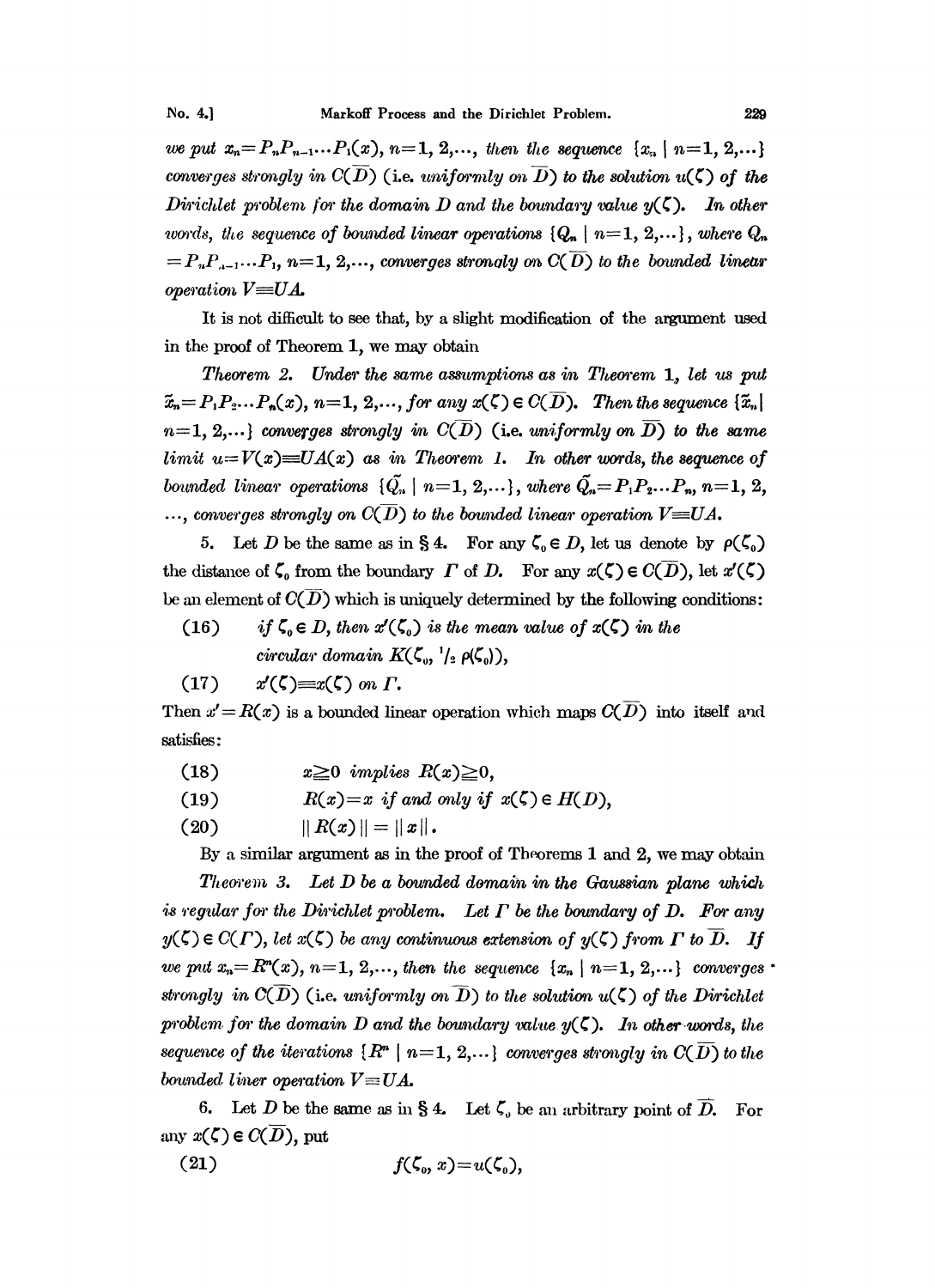where  $u=V(x)$  is the solution of the Dirichlet problem for the domain D corresponding to the boundary value  $y = A(x)$ . Then  $f(\zeta_0, x)$  is a bounded linear functional defined on the (M)-space  $C(\overline{D})$  with the properties:

- (22)  $x \ge 0$  implies  $f(\zeta_0, x) \ge 0$ ,
- $(23)$

Hence<sup>4</sup> there exists a countably additive measure  $P(\zeta_o, E)$  defined for all Borel subsets E of  $\overline{D}$  such that  $P(\zeta_0, \overline{D})=1$  and

(24) 
$$
u(\zeta_0)=f(\zeta_0,x)=\int\limits_{\overline{\mathcal{D}}}P(\zeta_0,d\zeta)x(\zeta)
$$

for any  $x(\zeta) \in C(\overline{D})$ . Since  $u(\zeta)=0$  on  $\overline{D}$  if  $x(\zeta)=0$  on  $\Gamma$  (i.e. if  $y=A(x)$ )  $=0$ ), so we see that the mass distribution  $P(\zeta_o, E)$  is distributed only on  $\Gamma$ . Thus  $P(\zeta_0, E)$  is a countably additive measure defined for all Borel subsets E of  $\Gamma$  such that  $P(\zeta_0, \Gamma) = 1$  and

(25) 
$$
u(\zeta_0) = f(\zeta_0, x) = \int\limits_F P(\zeta_0, d\zeta) y(\zeta)
$$

for any  $y(\zeta) \in C(\Gamma)$ . It is clear that, for any  $\zeta_0 \in D$ , the measure  $P(\zeta_0, E) \equiv$  $P(\zeta_0, E, D)$  thus obtained is nothing else than the harmonic measure<sup>5</sup> in the sense of R. Nevanlinna of a Borel subset  $E$  of  $\Gamma$  with respect to the domain  $D$ and the point  $\zeta_{0}$ . If  $\zeta_{0} \in \Gamma$ , then the mass distribution  $P(\zeta_{0}, E)$  is concentrated at  $\zeta_0$ , i.e.  $P(\zeta_0, E)=1$  or 0 according as  $\zeta_0 \in E$  or not.

For any  $x(\zeta) \in C(\overline{D})$  and for each n, let us define  $x' = P_n(x) \in C(\overline{D})$  by means of a circular domain  $K_n=K(\zeta_n, r_n)$  as stated in § 4. It is then easy to see that, for any  $\zeta_0 \in D$ , the value  $x'(\zeta_0)$  of  $x'(\zeta)$  at  $\zeta = \zeta_0$  is obtained from  $x(\zeta)$ by taking the integral:

(26) 
$$
x'(\zeta_0) = \int\limits_{\bar{D}} P_n(\zeta_0, d\zeta) x(\zeta),
$$

where  $P_n(\zeta_0, E)$  is a countably additive measure defined for all Borel subsets E of  $\overline{D}$  with the following properties: (i)  $P_n(\zeta_0, E)$  is a mass distribution on the circumference  $C_n=Ed(K_n)$  of  $K_n$  and is given by

(27) 
$$
P_n(\zeta_0, E) = \frac{1}{2\pi} \int_{E} \frac{d\theta}{r_n^2 - 2r_n \rho^* \cos(\theta - \varphi) + \rho^2}, \quad \zeta_0 = \zeta_n + \rho e^{i\varphi}.
$$

$$
\zeta_0 \in K_n; \text{ (ii) } P_n(\zeta_0, E) \text{ is a mass distribution concentrated at } \zeta_0 \text{ if } \zeta_0 \in K_n.
$$

if  $\zeta_0 \in K_n$ ; (ii)  $P_n(\zeta_0, E)$  is a mass distribution concentrated at  $\zeta_0$  if  $\zeta_0 \in \overline{D}$  $K_{n}$ .

Let us put  $Q_1(\zeta_0, E) = P_1(\zeta_0, E)$  and

<sup>4)</sup> S. Kakutani, loc. cit. (2).

<sup>5)</sup> R. Nevanlinna, Eindeutige analytische Funktionen, 1936.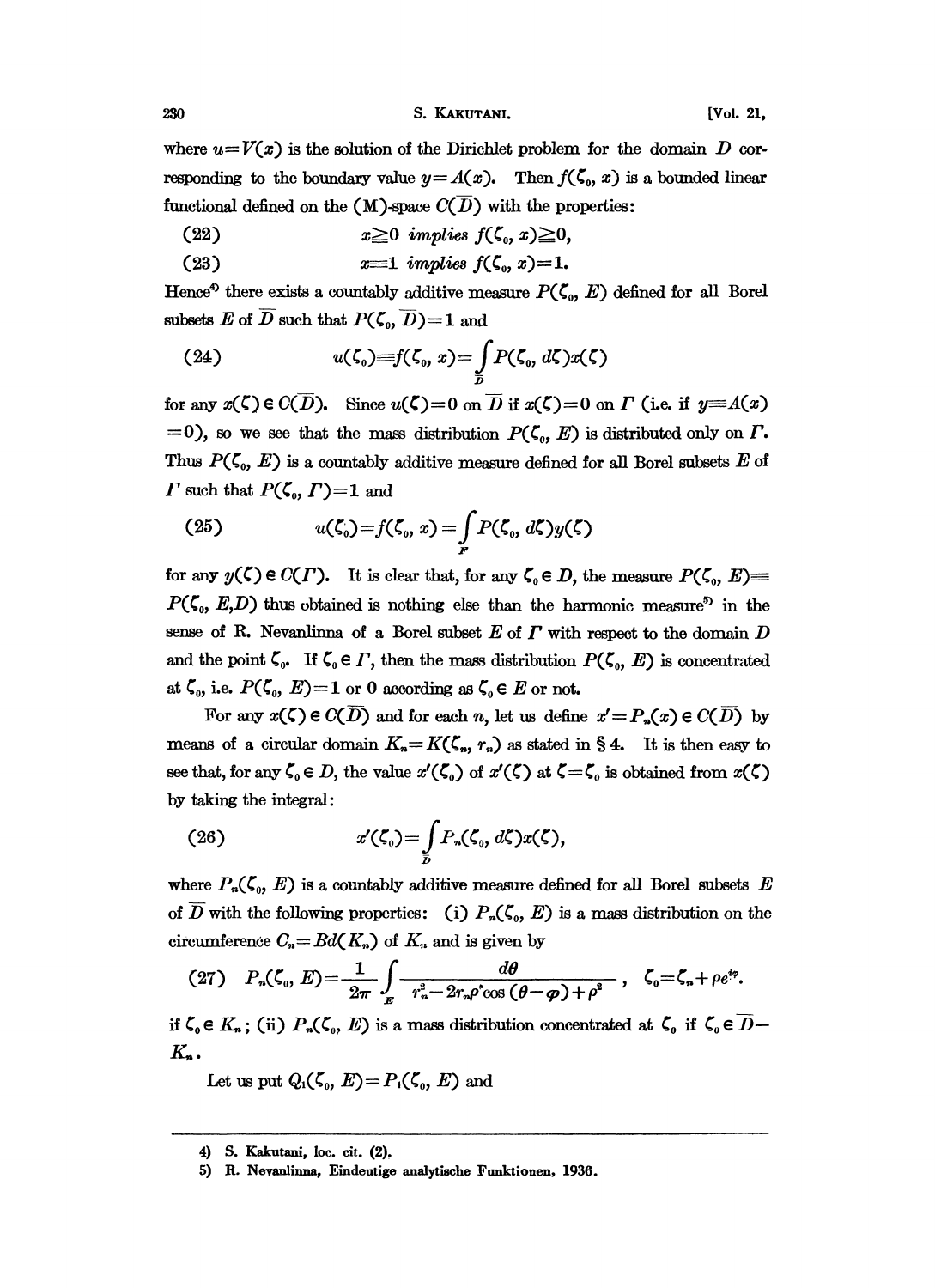No. 4.1

(28) 
$$
Q_n(\zeta_0, E) = \int\limits_{D} P_n(\zeta_0, d\zeta) Q_{n-1}(\zeta, E), \quad n = 2, 3,...
$$

Then it is easy to see that the value  $x_n(\zeta_0)$  of  $x_n = Q_n(x) = P_n P_{n-1} \dots P_1(x)$  at  $\zeta = \zeta_0$  is obtained from  $x(\zeta)$  by taking the integral:

$$
(29) \t\t xn(\zeta0)=\int\limits_{D}Qn(\zeta0, d\zeta)x(\zeta).
$$

Thus we may observe the sweeping out process as a non-homogeneous Markoff process in the space  $C(\overline{D})$  of continuous functions  $x(\zeta)$  defined on  $D$ . From Theorem 1 follows:

**Theorem 4.** Let  $D$  be a bounded domain in the Gaussian plane which is regular for the Dirichlet problem. Let  $\Gamma$  be the boundary of D. Let us define the kernels  $P_n(\zeta_0, E)$  as in above. Then, for any  $\zeta_0 \in D$ , in a nonhomogeneous Markoff proces, in which the n-th transition probability is given by  $P_n(\zeta_0, E)$ , the sequence of composed kernels  $\{Q_n(\zeta_0, E) \mid n=1, 2, ...\}$  converges weakly to the harmonic measure  $P(\zeta_0, E, D)$  in the sense of R. Nevanlinna of the set E with respect to the domain D and the point  $\zeta_0$ , where the weak convergence means that, for any  $x(\zeta) \in C(D)$  with  $y = A(x)$ ,

$$
(30) \quad \int\limits_{D} Q_n(\zeta_0, d\zeta) x(\zeta) \rightarrow \int\limits_{D} P(\zeta_0, d\zeta, D) x(\zeta) = \int\limits_{P} P(\zeta_0, d\zeta, D) y(\zeta)
$$

as  $n \rightarrow \infty$ .

In the same way from Theorem 2 follows:

Theorem 5. Under the same assumptions as in Theorem 4, let us put  $\widetilde{Q}_1(\zeta_0, E) = P_1(\zeta_0, E)$  and

(31) 
$$
\tilde{Q}_n(\zeta_0, E) = \int\limits_{D} Q_{n-1}(\zeta_0, d\zeta) P_n(\zeta, E), \quad n = 2, 3,...
$$

Then the sequence of composed kernels  $\{\tilde{Q}_n(\zeta_o, E) \mid n=1, 2, ...\}$  converges weakly to the harmonic measure  $P(\zeta_0, E, D)$ .

From the standpoint of the theory of the sweeping out process, Theorem 5 deserves more attention than Theorem 4. In fact,  $(31)$  means that the *n*-th mass distribution  $\tilde{Q}_n(\zeta_0, E)$  is obtained from the  $(n-1)$ -th  $\tilde{Q}_{n-1}(\zeta_0, E)$  by sweeping out the masses distributed inside  $K_n$  onto the boundary  $C_n$  of  $K_n$  according to the law given by  $P_n(\zeta_0, E)$ , while it is not so clear what the kernels  $Q_n(\zeta_0, E)$ mean in Theorem 4.

We may also interprete Theorem 5 in the following way: Consider a Brownian motion  $\{\zeta_0 + (z(t, \omega) - z(0, \omega)) \mid -\infty < t < \infty, \omega \in \mathcal{Q}\}\)$  starting from  $\zeta_0 \in D$ . As was shown in a preceding paper,<sup>6</sup> for any Borel subset E of the boundary  $\Gamma$ 

<sup>6)</sup> S. Kakutani, Two-dimensional Brownian motion and harmonic functions, Proc. 20  $(1944)$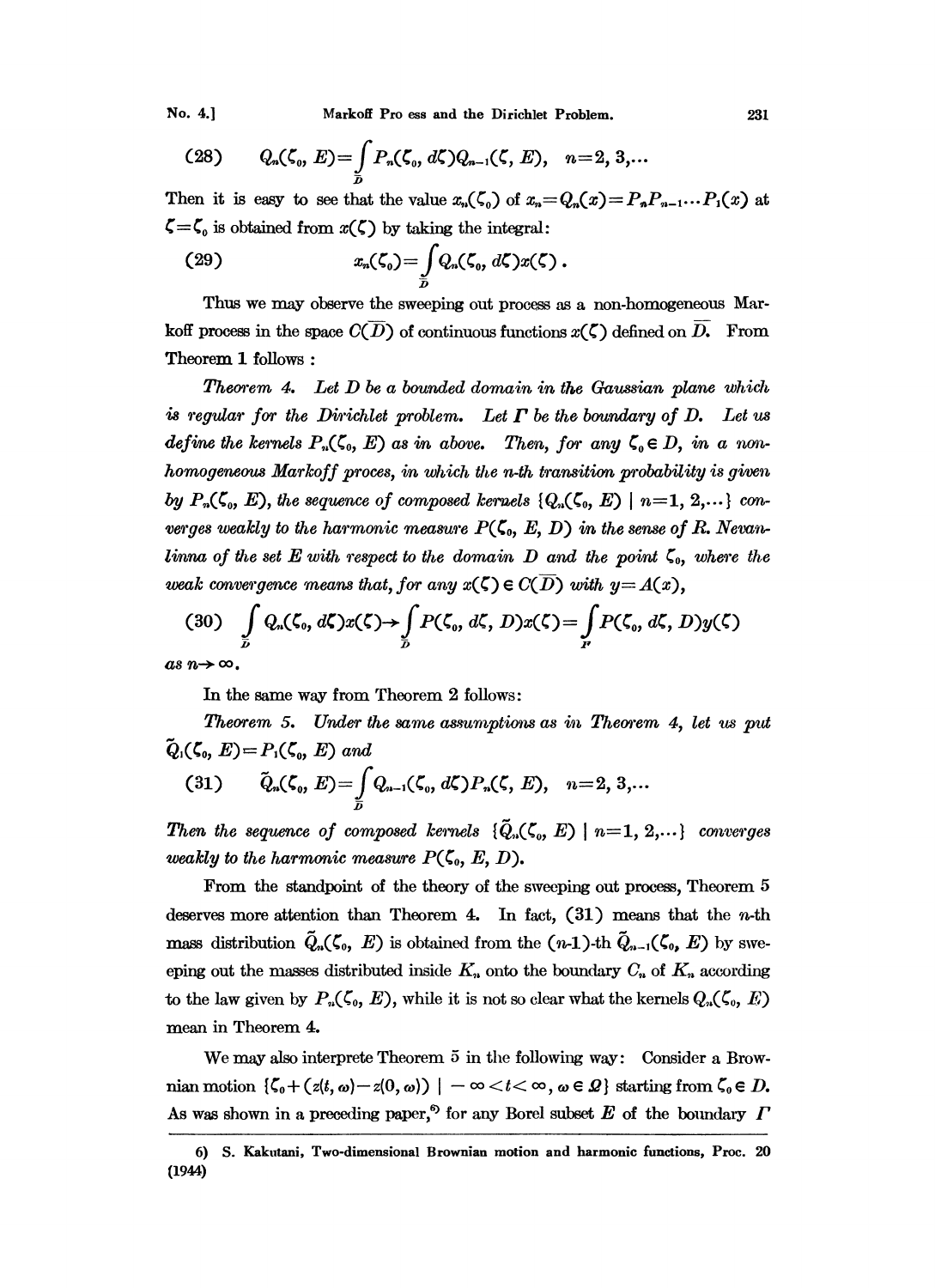of D, the probability that the Brownian motion starting from  $\zeta_0$  will enter into E for some  $t=t_{\infty}(\omega)=\tau(\zeta_0, \Gamma, \omega)>0$  without entering into  $\Gamma$ -E before it, is equal to the harmonic measure  $P(\zeta_0, E, D)$  in the sense of R. Nevanlinna of the set E with respect to the domain D and the point  $\zeta_{0}$ .

Let us now define, for any  $\omega \in \mathcal{Q}$ , the sequence of real numbers  $\{t_n(\omega)\mid n\}$  $i=1, 2,...$  as follows:  $t_1(\zeta)=$  the smallest value of t for which  $t>0$  and  $\zeta_0+$  $(z(t, \omega)-z(0, \omega))\in C_1= Bd(K_1)$  if  $\zeta_0\in K_1$ ;  $t_1(\omega)=0$  if  $\zeta_0\in D-K_1$ . In case  $t_{n-1}(\omega)$  is already defined,  $t_n(\omega)$  = the smallest value of t for which  $t > t_{n-1}(\omega)$ and  $\zeta_{\theta} + (z(t, \omega)-z(0, \omega)) \in C_n = Bd(K_n)$  if  $\zeta_{\theta} + (z(t_{n-1}(\omega), \omega)-z(0, \omega)) \in K_n$ ;  $t_n(\omega)=t_{n-1}(\omega)$  if  $\zeta_0+(z(t_{n-1}(\omega), \omega)-z(0, \omega))\in D-K_n$ . Then it is easy to see that  $\{t_n(\omega) \mid n=1, 2,...\}$  is a monotone non-decreasing sequence of  $\omega$ -measurable functions of  $\omega$  such that

$$
(32) \qquad \qquad \lim_{n\to\infty} t_n(\omega) = t_\infty(\omega)
$$

almost everywhere on  $\mathcal{Q}$ , and consequently that

(33) 
$$
\lim_{n\to\infty} (\zeta_0 + (z(t_n(\omega), \omega) - z(0, \omega)))
$$

$$
= \zeta_0 + (z(t_\infty(\omega), \omega) - z(0, \omega)) = \alpha(\zeta_0, \Gamma, \omega)
$$

almost everywhere on  $\mathcal{Q}$ , where  $a(\zeta_0, \Gamma, \omega)$  denotes the point of  $\Gamma$  at which the Brownian motion starting from  $\zeta_0$  enters into  $\Gamma$  for the first time after  $t=0$ . Further it is not difficult to see that the mass distribution  $\tilde{Q}_n(\zeta_0, E)$  is obtained from the mesurable function  $t_n(\omega)$  by the formula:

(34) 
$$
Q_n(\zeta_0, E) = Pr\{\omega \mid \zeta_0 + (z(t_n(\omega), \omega) - z(0, \omega)) \in E\},\
$$

where the right hand side means the probability  $(=$  measure) of the set of all  $\omega \in \mathcal{Q}$  such that  $\zeta_0 + (z(t_n(\omega), \omega) - z(0, \omega)) \in E$ . From these follows easily that the sequence  ${Q_n(\zeta_0, E) \mid n=1, 2,...}$  converges weakly to the harmonic measure  $P(\zeta_0, E, D)$ , or in other words, for any  $x(\zeta) \in C(D)$ , the sequence

$$
(35) \qquad \int\limits_{D} Q_n(\zeta_0, d\zeta) x(\zeta) = \int\limits_{\Omega} x(\zeta_0 + (z(t_n(\omega), \omega) - z(0, \omega))) d\omega,
$$

 $n=1, 2,...$ , converges to

(36) 
$$
\int_{D} P(\zeta_0, d\zeta, \overline{D}) x(\zeta) = \int_{\Omega} x(\zeta_0 + (z(t_{\infty}(\omega), \omega) - z(0, \omega))) d\omega
$$

$$
= \int_{\Omega} x(\alpha(\zeta_0, \Gamma, \omega)) d\omega
$$

as  $n \rightarrow \infty$ .

7. An analogous situation holds for the case of Theorem 3. In this case, the value  $x'(\zeta_0)$  of  $x'=R(x)$  at  $\zeta=\zeta_0$  is obtained from  $x(\zeta)$  by taking the integral: